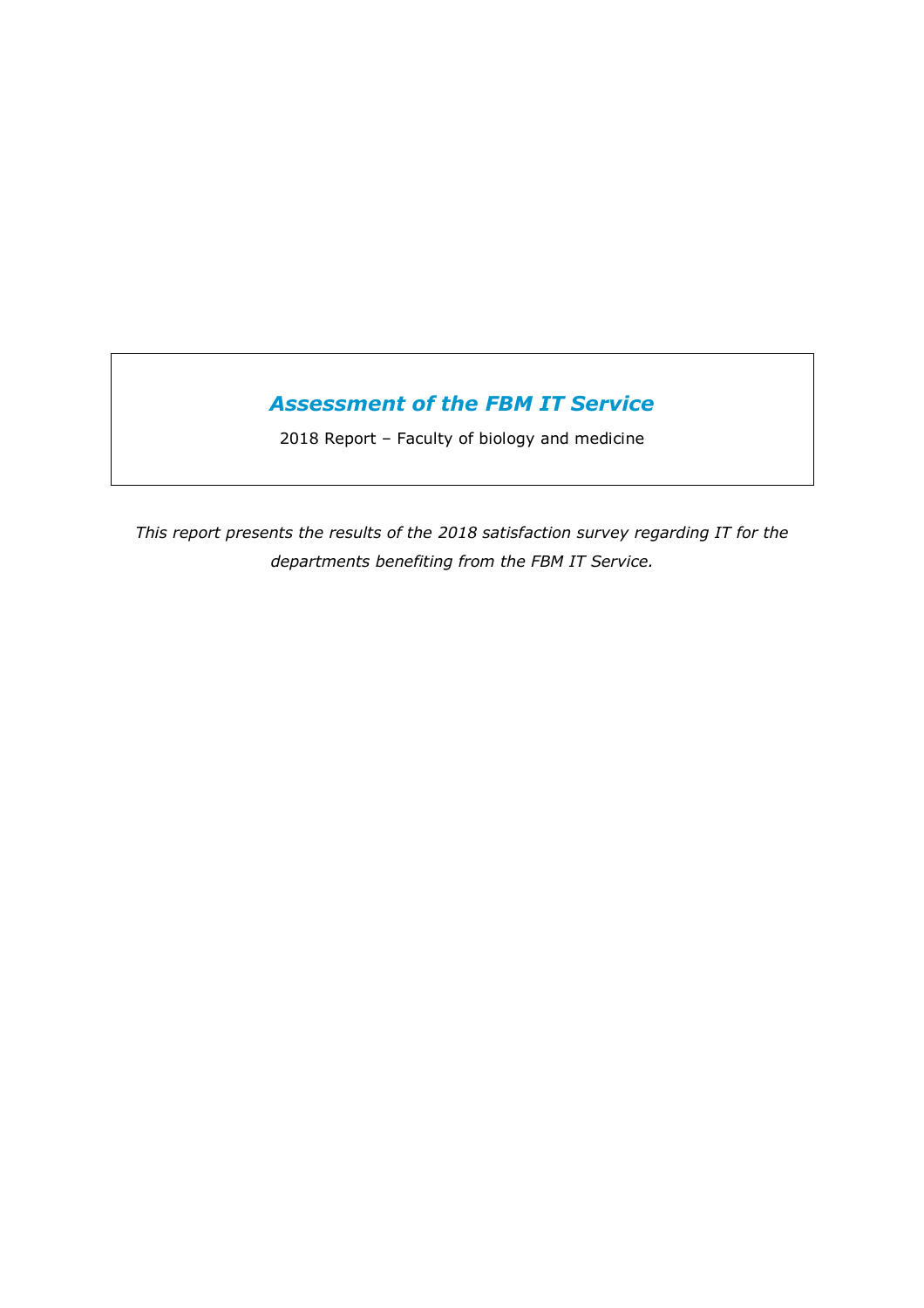# *Assessment of the FBM IT Service*

*2018 Report – FBM*

#### **Introduction**

This survey was addressed to users of the following departments :

- Deanship of the FBM (DEC, EM, MEP),
- Dpt. of biochemistry (DB)
- Dpt. of computational biology (DBC),
- Dpt. of fundamental neurosciences (DNF),
- Dpt. of physiology (DP),
- Dpt. of pharmacology and toxicology (DPT),
- Dpt. of fundamental oncology (DOF).



About **21%** of users (180 people of 856) participated in the survey. The researchers represent 56% of the replies, 39% are from the administration and technical staff (PAT), the remaining 5% are from the students.

## **Results**

The survey is based on four indicators, presented in the graph below, to draw a general picture of the status of IT. Compared to 2017, the average score for the FBM regarding IT equipment remains unchanged. In contrast, the support gained 0.2 points while the NAS loses 0.1.



 $1 =$  Very insufficient ; 2 = insufficient ; 3 = Sufficient ; 4 = Good ; 5 = Very good ; 6 = Excellent

The survey also gives an idea of the perception of the FBM IT Service (Si) by all users of the PFBM, according to four criteria. In comparison with 2017, the appreciation of FBM IT Service's visibility remains unchanged, while its transparency gains 0.1 points. The general scores given to its organization (procedure management, etc.) and its communication (e-mails, Si wiki, etc.) are both losing 0.2 points.